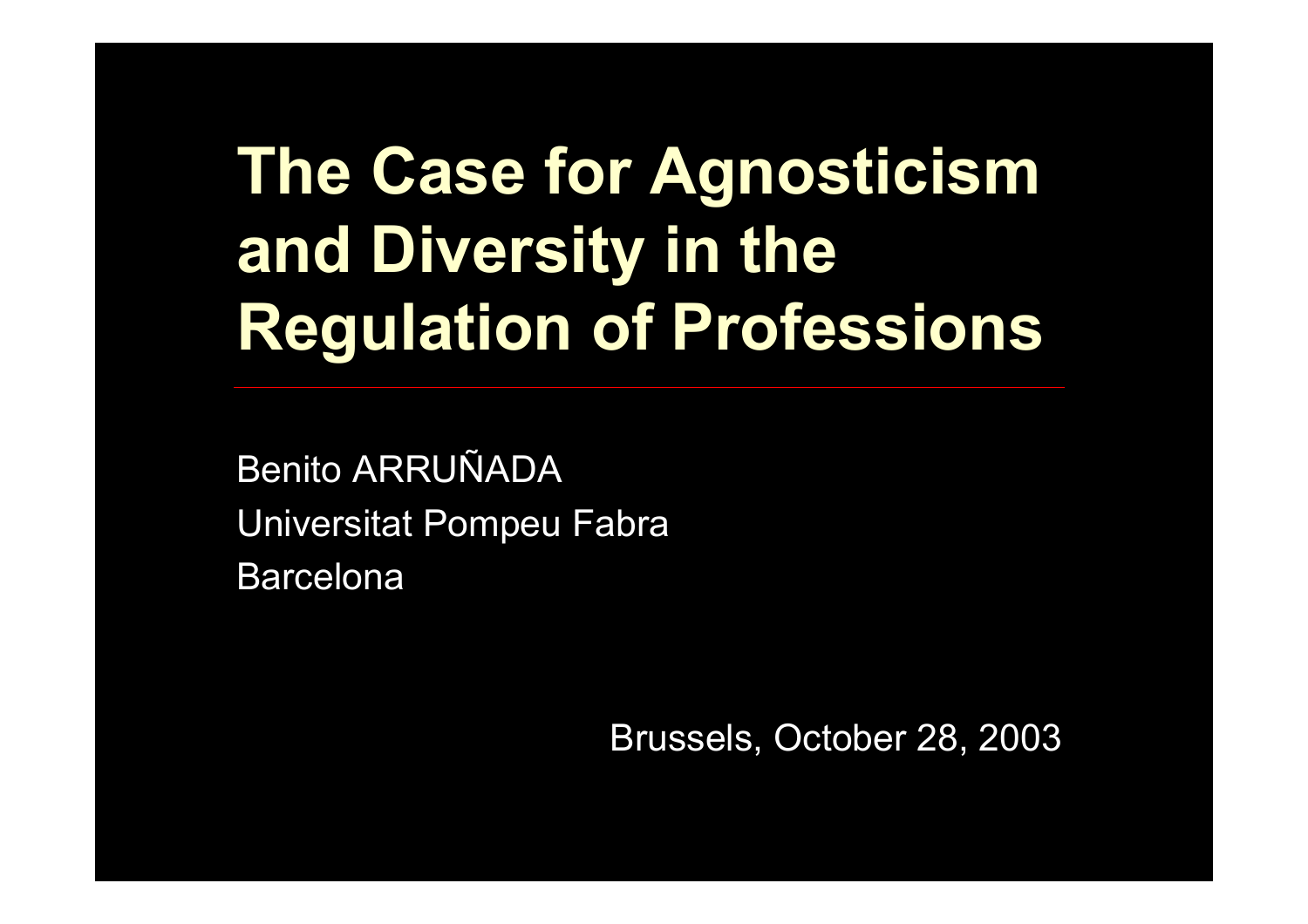### Two points

**• A disturbing "religious" element in the** discussion

#### **A call for variety across:**

- ◆ Countries
- ◆ Professions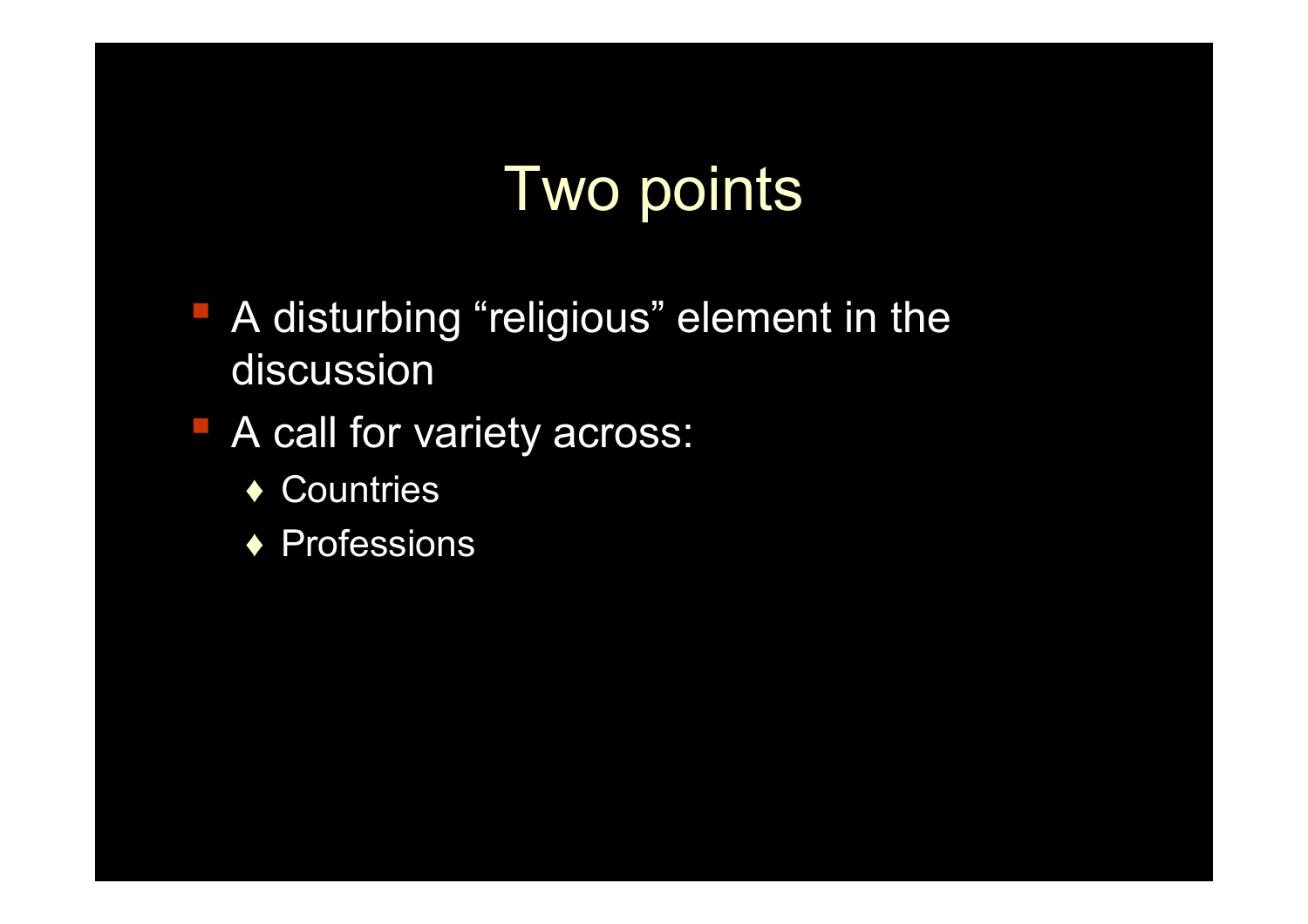1. The religious element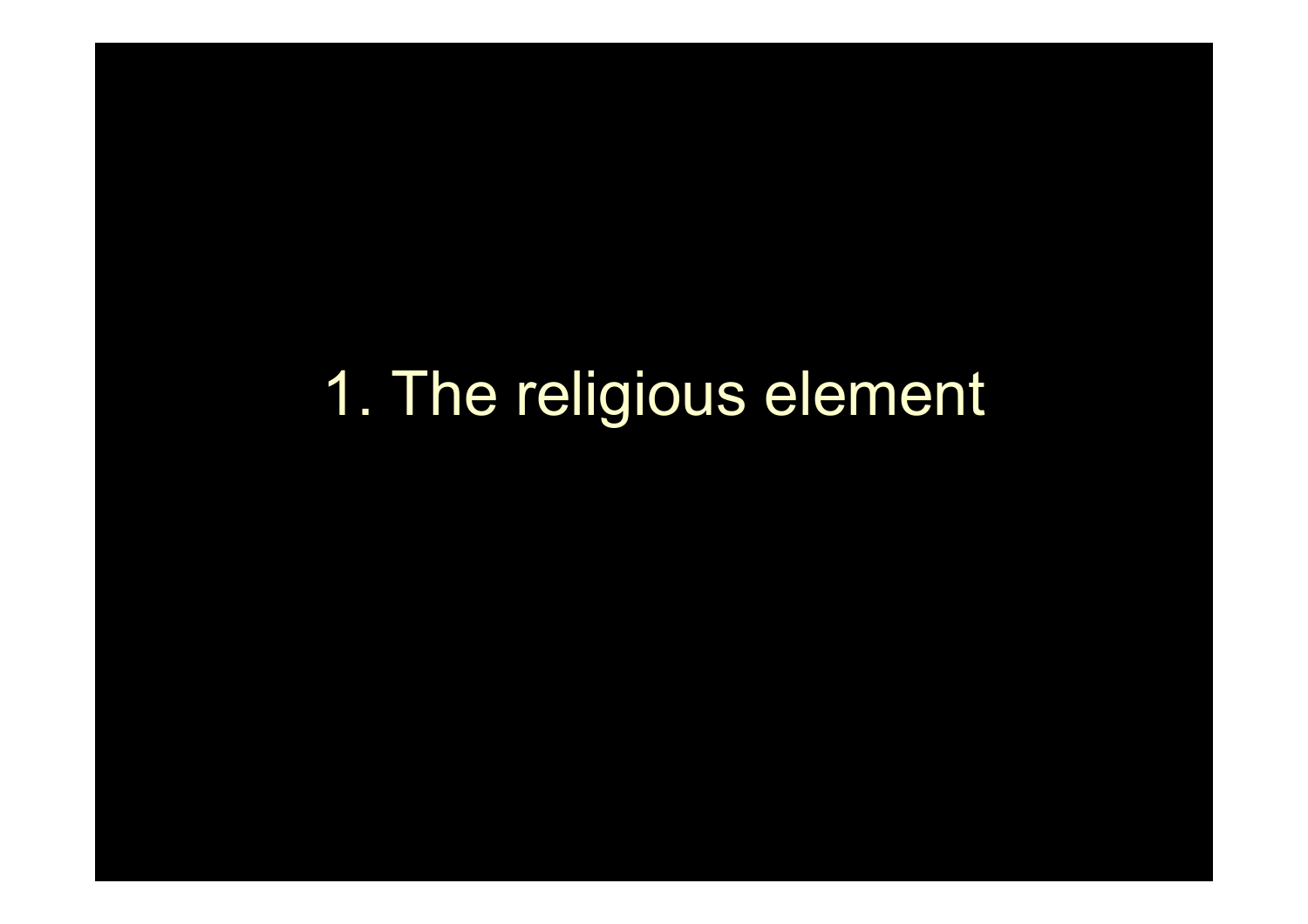### The competition faith

- Competition solves everything, forgetting:
	- ♦It always needs to be channeled
	- ◆ Often desirable across time & in quality—no in prices
	- ♦Ambiguous results on the consequences of liberalizations
- **Lacking deep knowledge of each profession over**applies simplistic neoclassical accounts
	- ♦Most common mistake: seeing all quasi-rents as rents
- See the problem in simple military terms
	- ♦Distrust the professions and easily generate distrust
- Result: fragmentary reforms with dubious consequences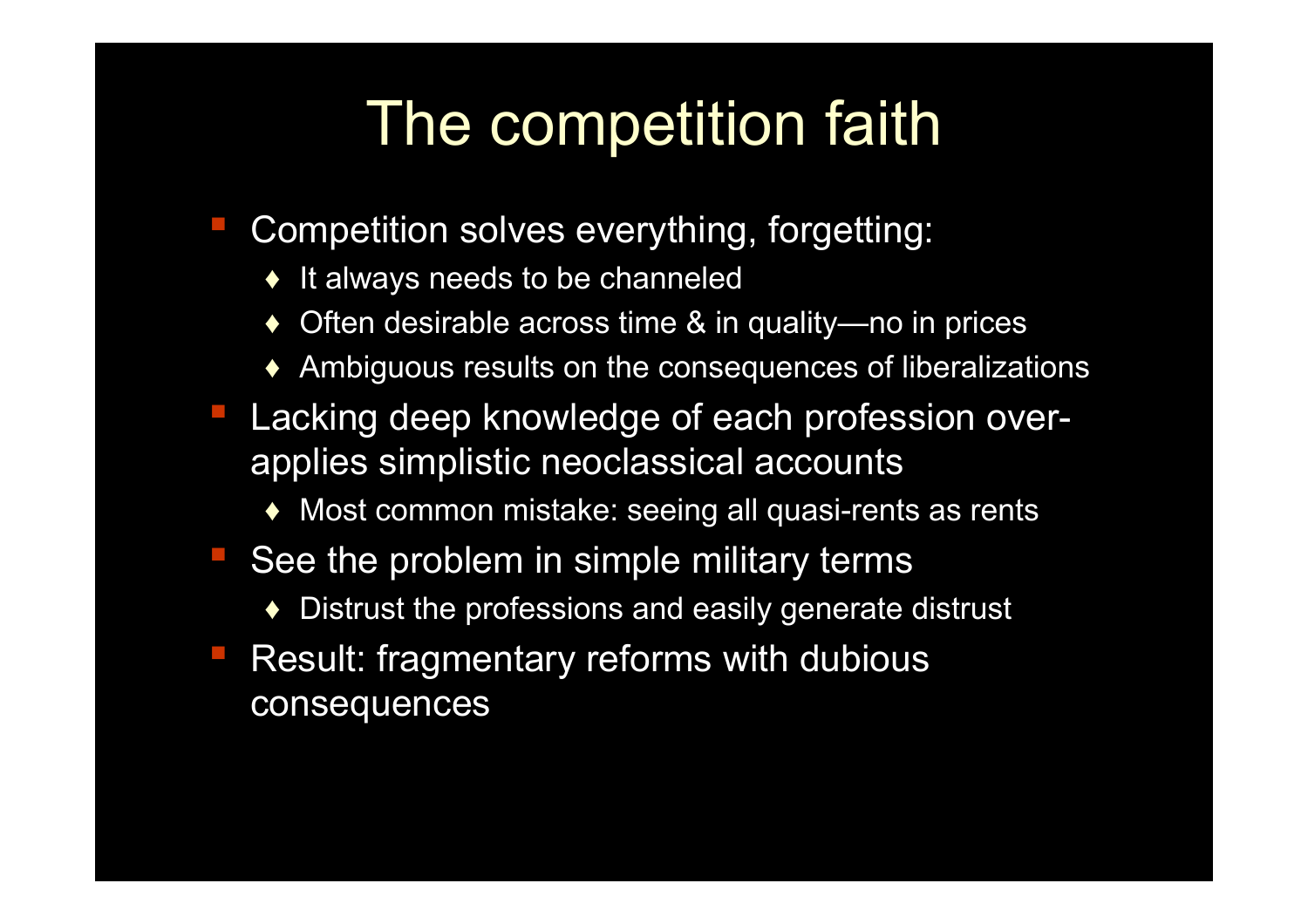### The professionals' faith

- **Professions last forever**
- **Professional blindness** 
	- $\blacklozenge$  See quality where there is only routine
	- $\blacklozenge$  Resist analysis
		- b/c suspect no longer provide useful service?

### Vicious circle

- $\blacklozenge$  Fear of losing quasi-rents
	- $\rightarrow$  resistance to all kinds of innovation
	- $\rightarrow$  increasingly unsustainable position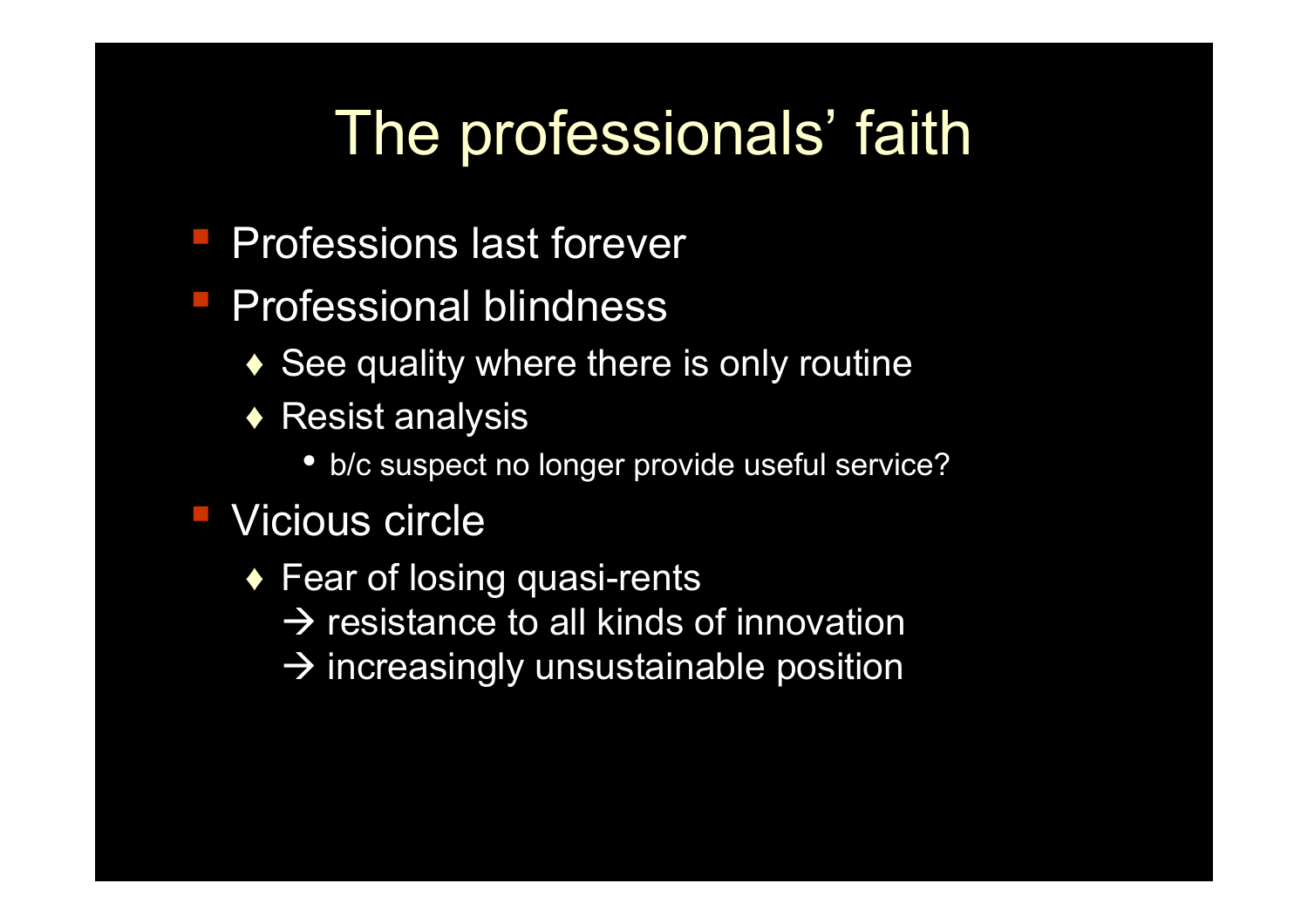### Agnosticism needed

- Regulators should be informed by knowledge of each profession b/c ascertaining the nature of its product is essential for its regulation
- **Professions should open up to change,** focusing more on new services
- **Both need substantial restructuring**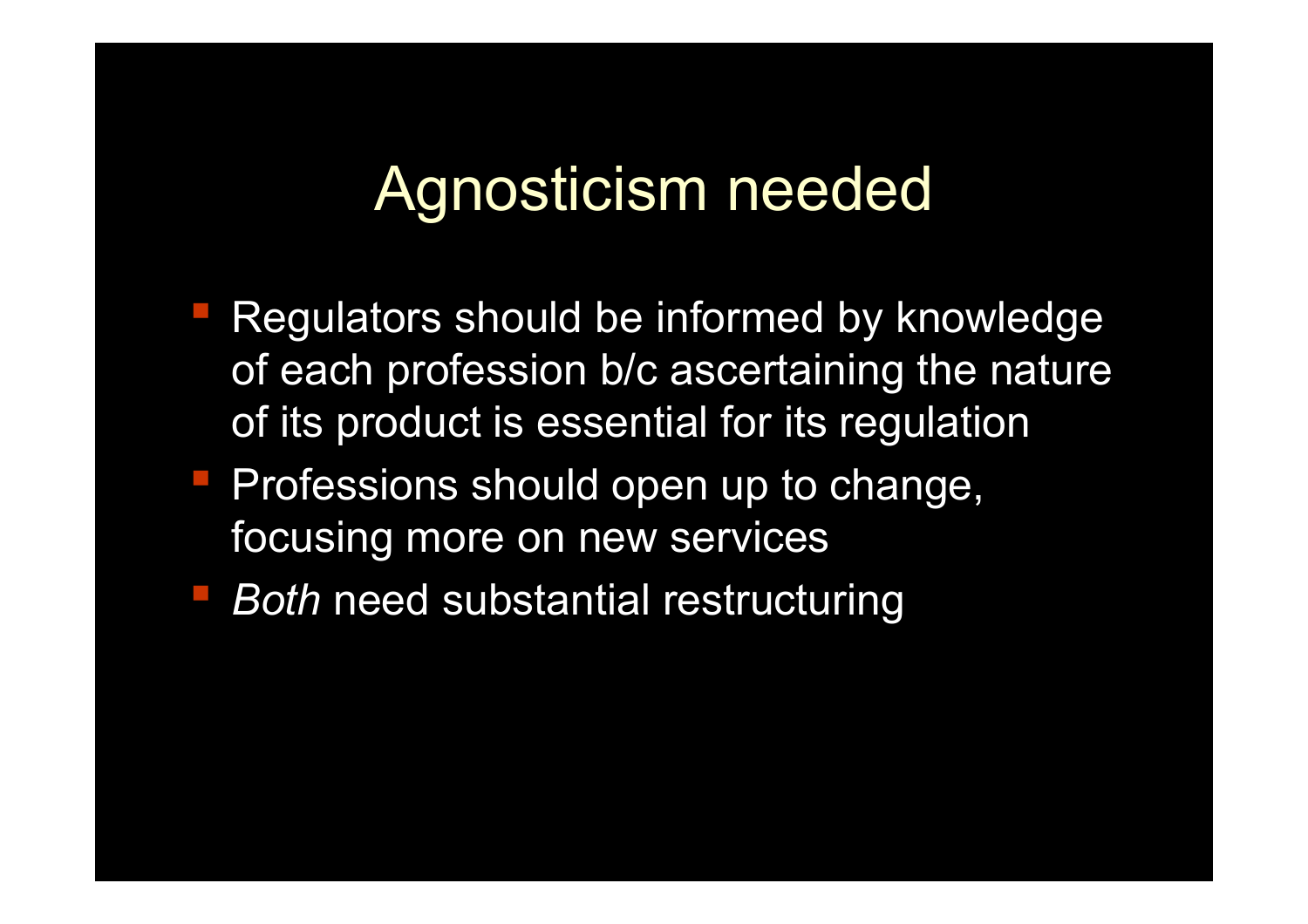### 2. The call for diversity across countries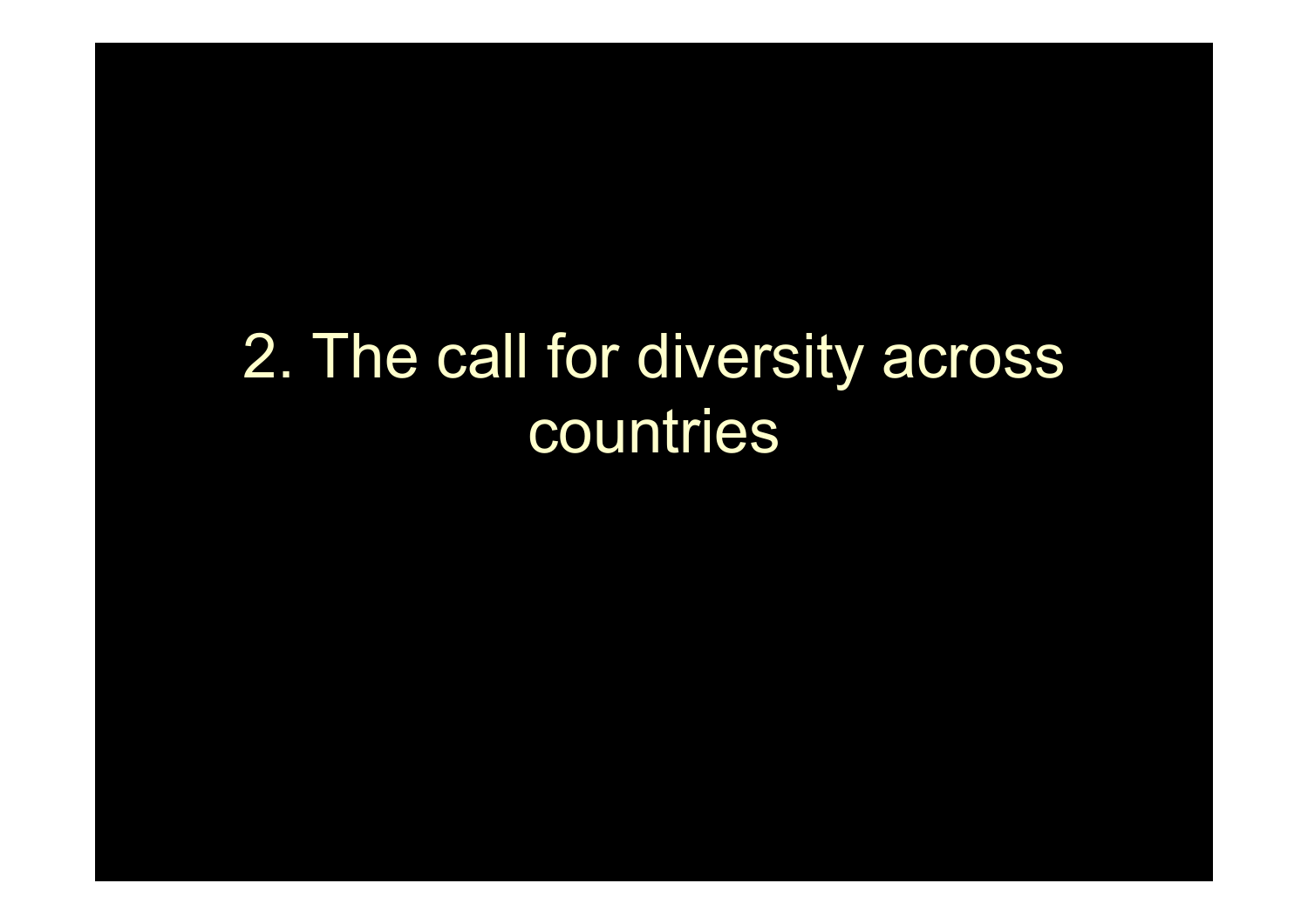# The "regulate to the bottom" argument

### **Observation**

◆ Competitive constraints vary across countries, without "no major market failure" on sight

### **Conclusion**

 $\bullet$  Constraints should be reduced to the minimum level observed in all countries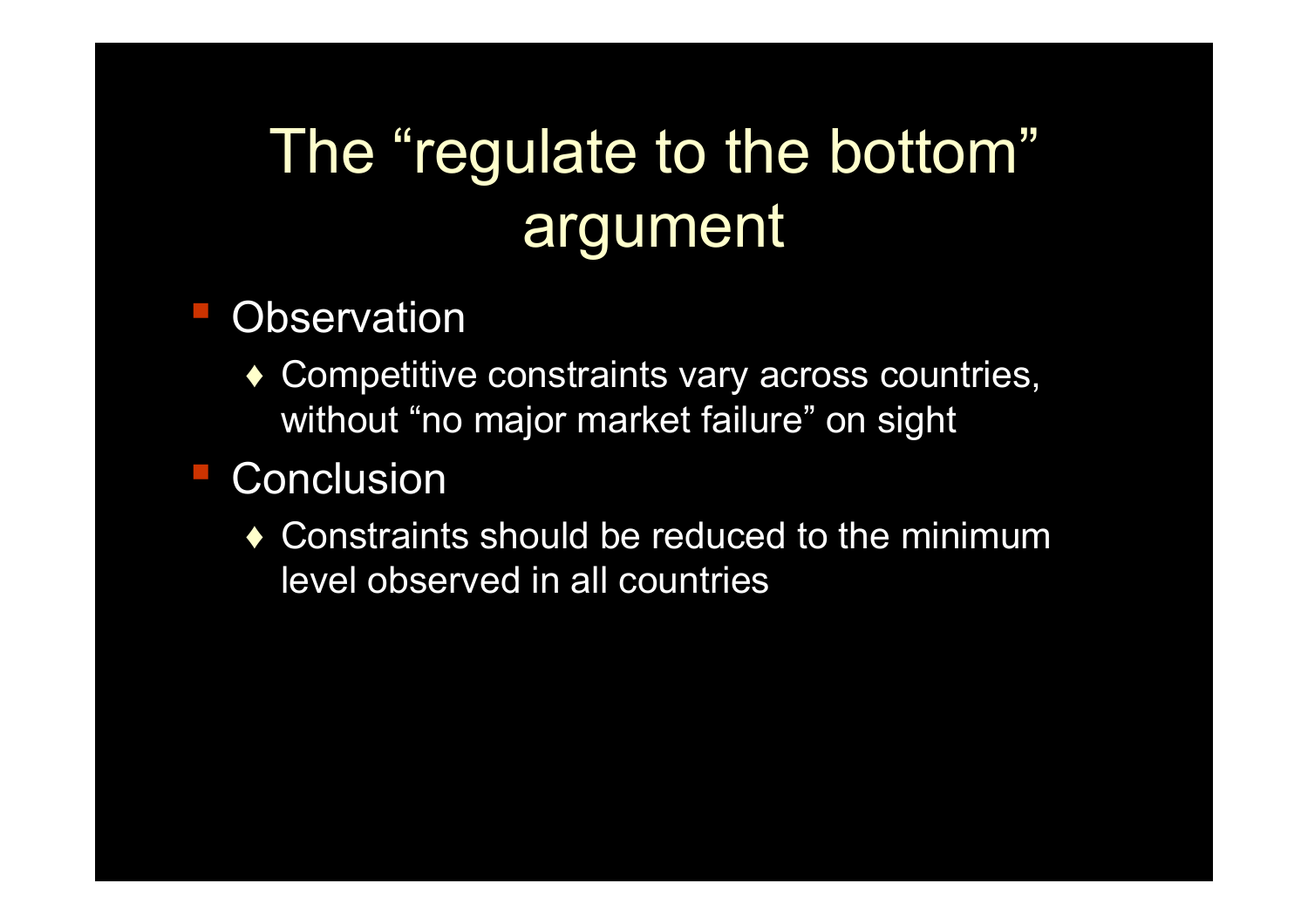## Doubts on the "regulate to the bottom" argument

- **Professions provide different outputs in different** countries
- **They also rely on different complementary inputs:** 
	- $\blacklozenge$  ethics and corruption
	- ◆ standards of professional liability
	- $\blacklozenge$  legal enforcement
- Consequence:
	- ◆ Similar incentives can be operating on professionals in different countries *despite having different rules*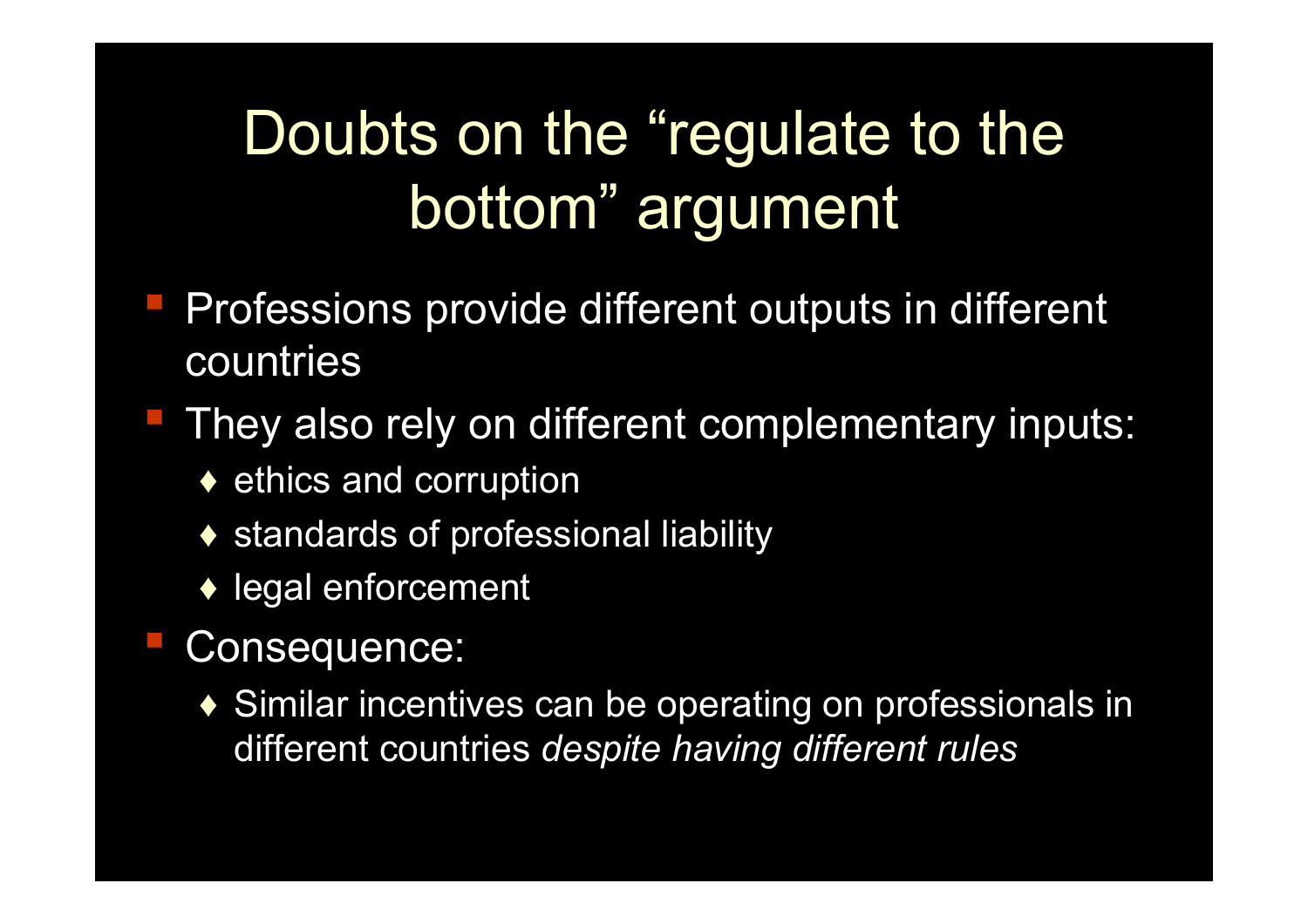#### Food for thought: Professional Regulation & Corruption

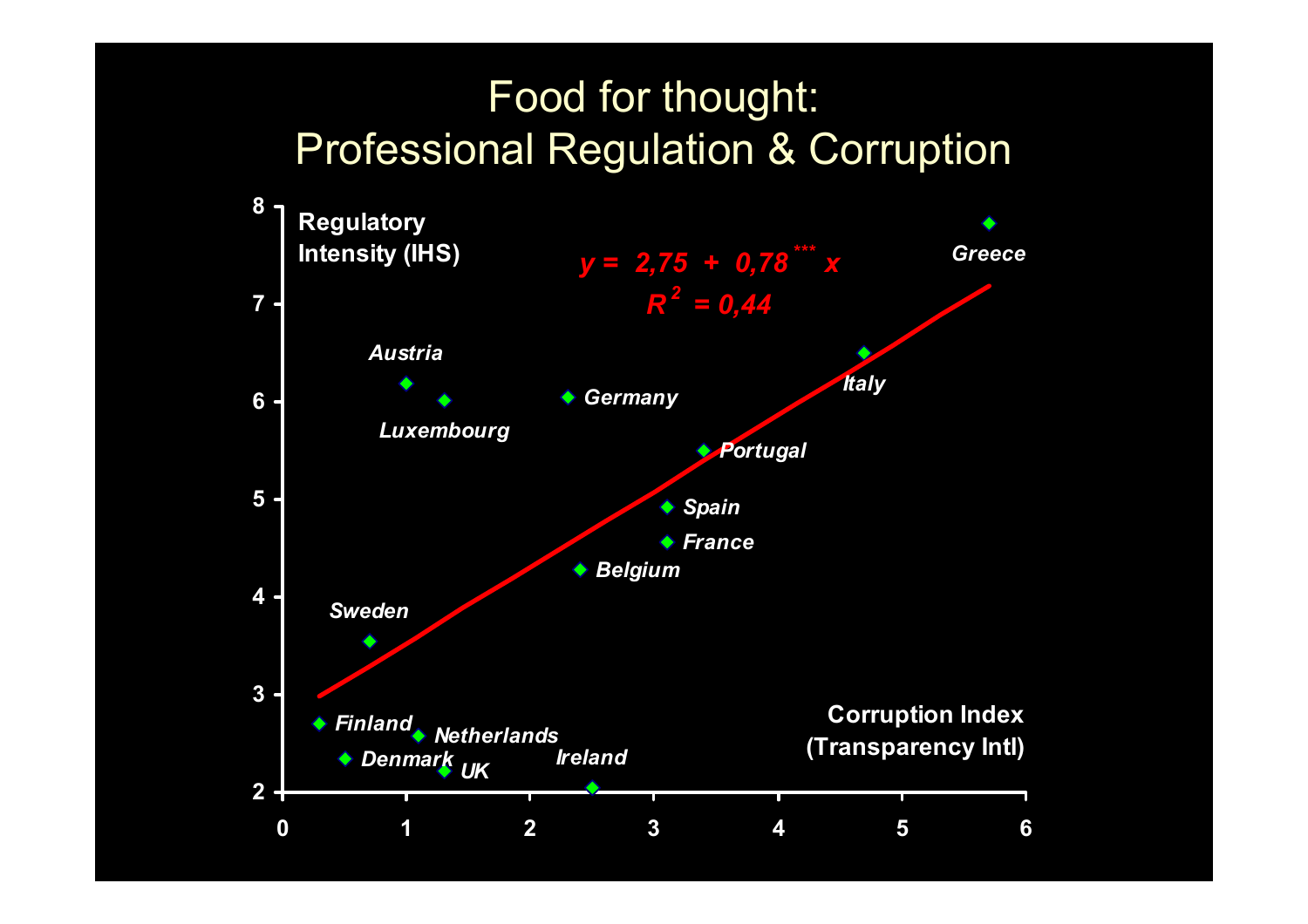Possible explanations for the correlation b/w rules and corruption

- Greater corruption leads to enact stricter rules (i.e. barriers to entry), to reinforce professionals' incentives and quality
- **Professional rules lead to corruption, perhaps** b/c makes regulatory capture easier
	- ◆ Are professional rules so important?
	- ♦ Do professional rules proxy for general regulation?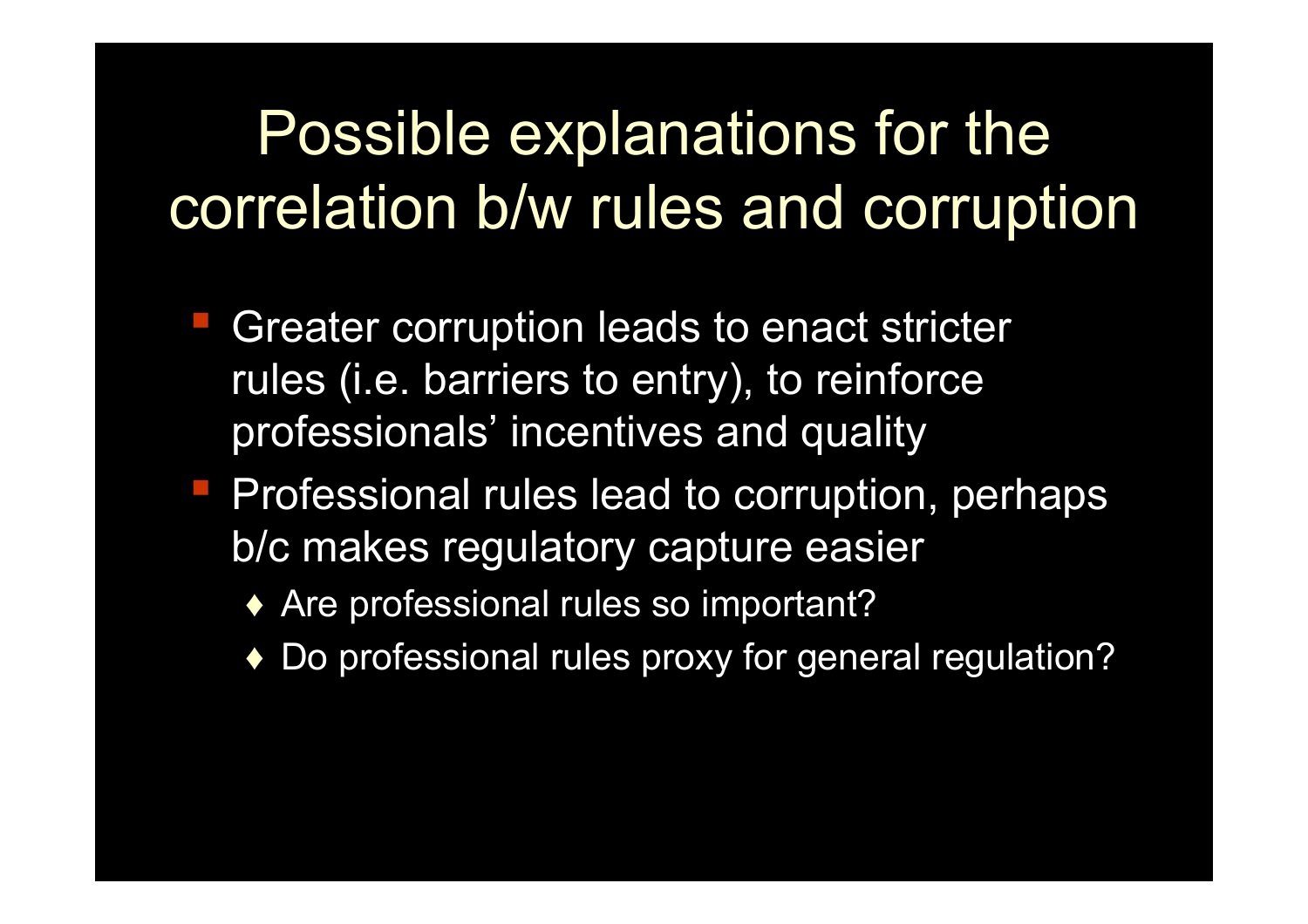### 3. The call for diversity across professions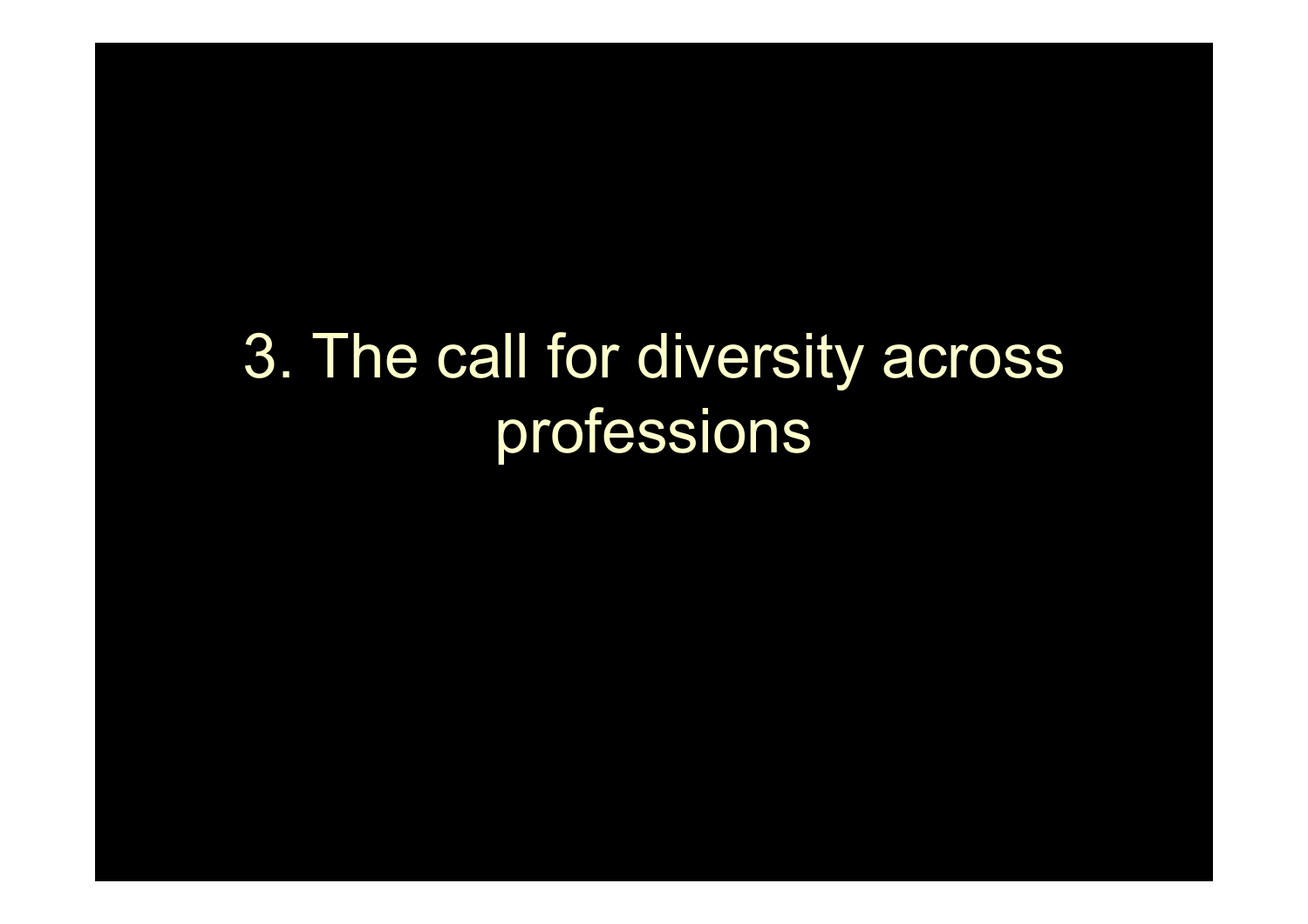### Some examples showing diversity

- ▪■ Auditors
	- ♦ If redefined as public service, requires *more* constraints
- ▪ Lawyers
	- ♦ Constraints less necessary the more we move to a more confrontational & litigious judicial process—Do we want to move?
- **Notaries** 
	- ♦ Needed in standard contracts? Accumulated assets and opportunities for new services are being lost
- **Pharmacists** 
	- $\blacklozenge$  Which services? Nonsense of free entry without freeing prices

#### ▪**Civil servants**

♦ $\blacklozenge$  Often more relevant as a comparative reference than competition (e.g., doctors in NHSs)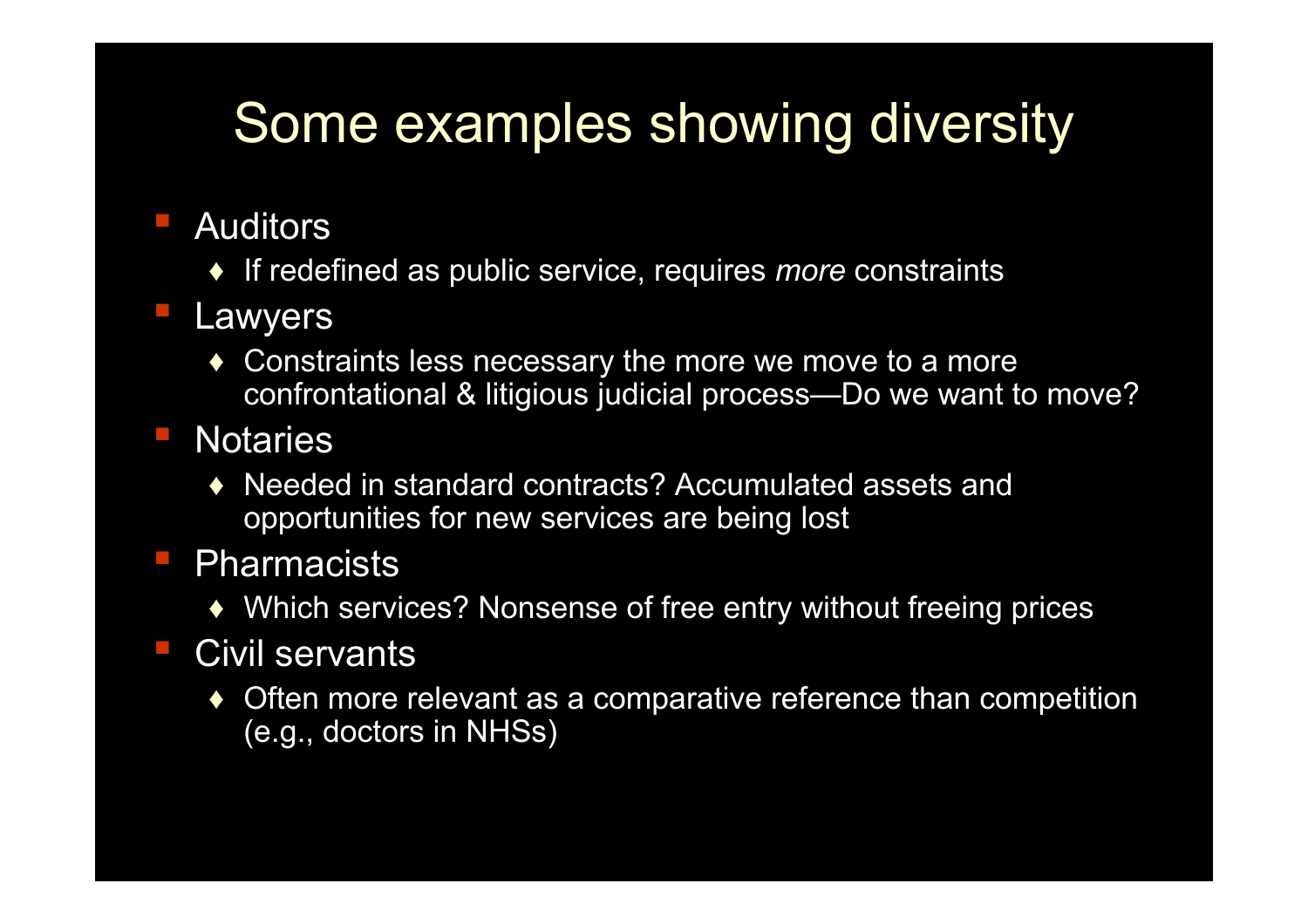## 4. Summary

- Substantial rethinking needed by both, competition promoters and the professions
- **Regulation (or lack of) requires deep** knowledge of each profession's output
- **Competitive constraints less important than:** 
	- ♦Output obsolescence in today's economy
	- ◆ Gaps b/w real & claimed performance
- Caution on the need of uniformity across EU
	- $\blacklozenge$  We may need some uniform output standards
	- ♦Not uniform rules on production & organization